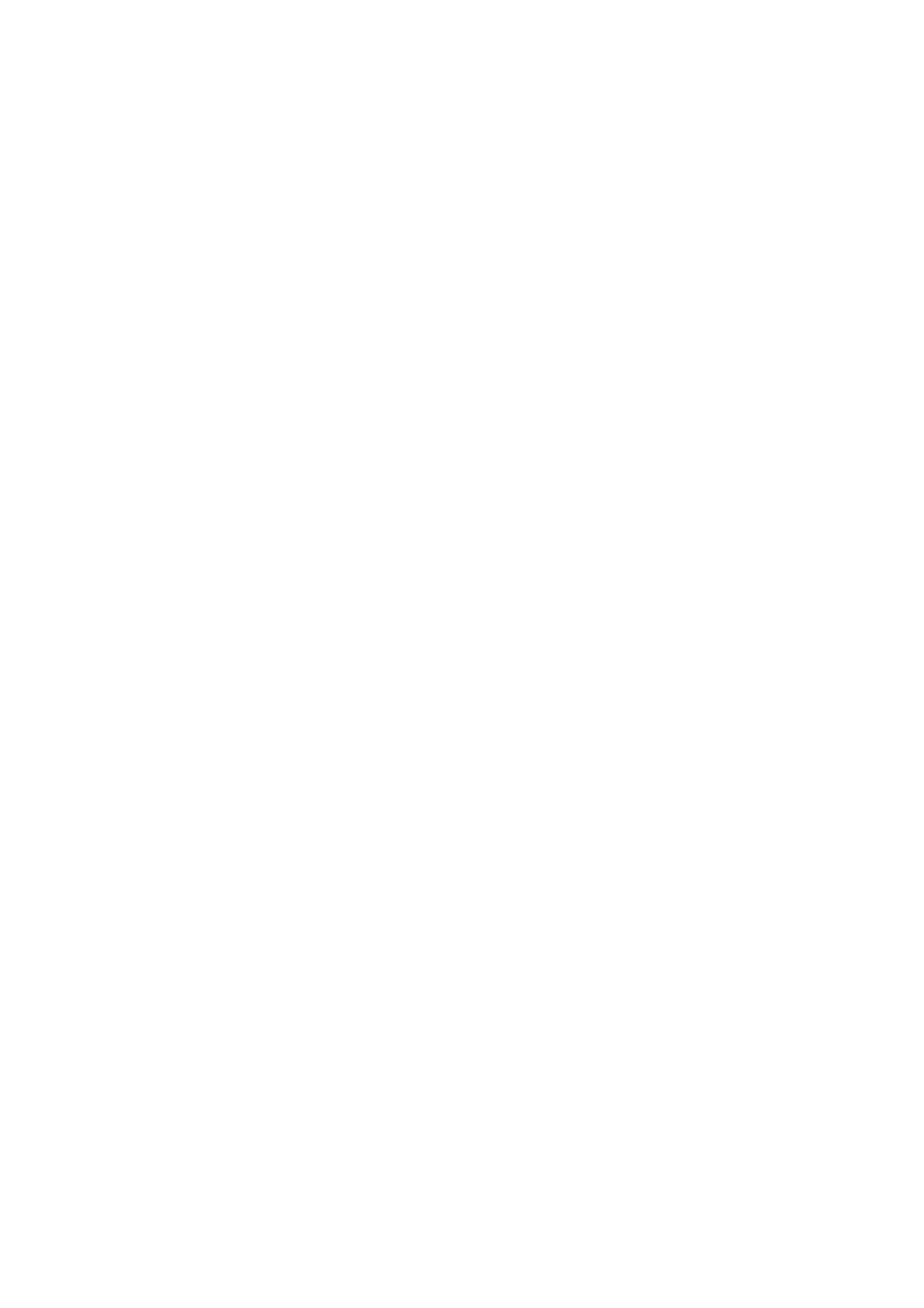

### **DRAFT BANKING BUSINESS (DEPOSITORS COMPENSATION) (AMENDMENT AND MISCELLANEOUS PROVISION) (JERSEY) REGULATIONS 201-**

#### **REPORT**

- 1. The Jersey Bank Depositors Compensation Scheme ("DCS") was established by the Banking Business (Depositors Compensation) (Jersey) Regulations 2009 ("the DCS Regulations") along with the Jersey Bank Depositors Compensation Board ("the Board"), which will administer the scheme.
- 2. In the unlikely event of a Jersey bank failure, the DCS would pay compensation to depositors to prevent hardship resulting from lack of access to funds. Compensation is limited to £50,000 per depositor per banking group and is subject to an overall cap of £100 million in any 5 year period.
- 3. The Banking Business (Depositors Compensation) (Amendment and Miscellaneous Provision) (Jersey) Regulations 201- ("the Amendment") will amend the DCS Regulations to introduce an annual administration levy on Jersey banks to fund the recurring administrative costs of the DCS.
- 4. During the States debate on the DCS Regulations, it was agreed that it would be appropriate to have a standing Board. The Minister agreed that the Economic Development Department ("EDD") would fund the set-up costs and would investigate the introduction of an annual administration levy on banks to fund the recurring administrative costs of the Board, in line with international standards.
- 5. Following an appointments process that was overseen by the Jersey Appointments Commission ("JAC"), Board members were nominated by the Minister and a standing Board was appointed by the States Assembly in February 2011.
- 6. Board members have indicated that they will assume their functions under the DCS Regulations once, *inter alia*, an appropriate funding mechanism to meet the Board's administrative costs is in place. The Minister is therefore carrying out these functions in the meantime.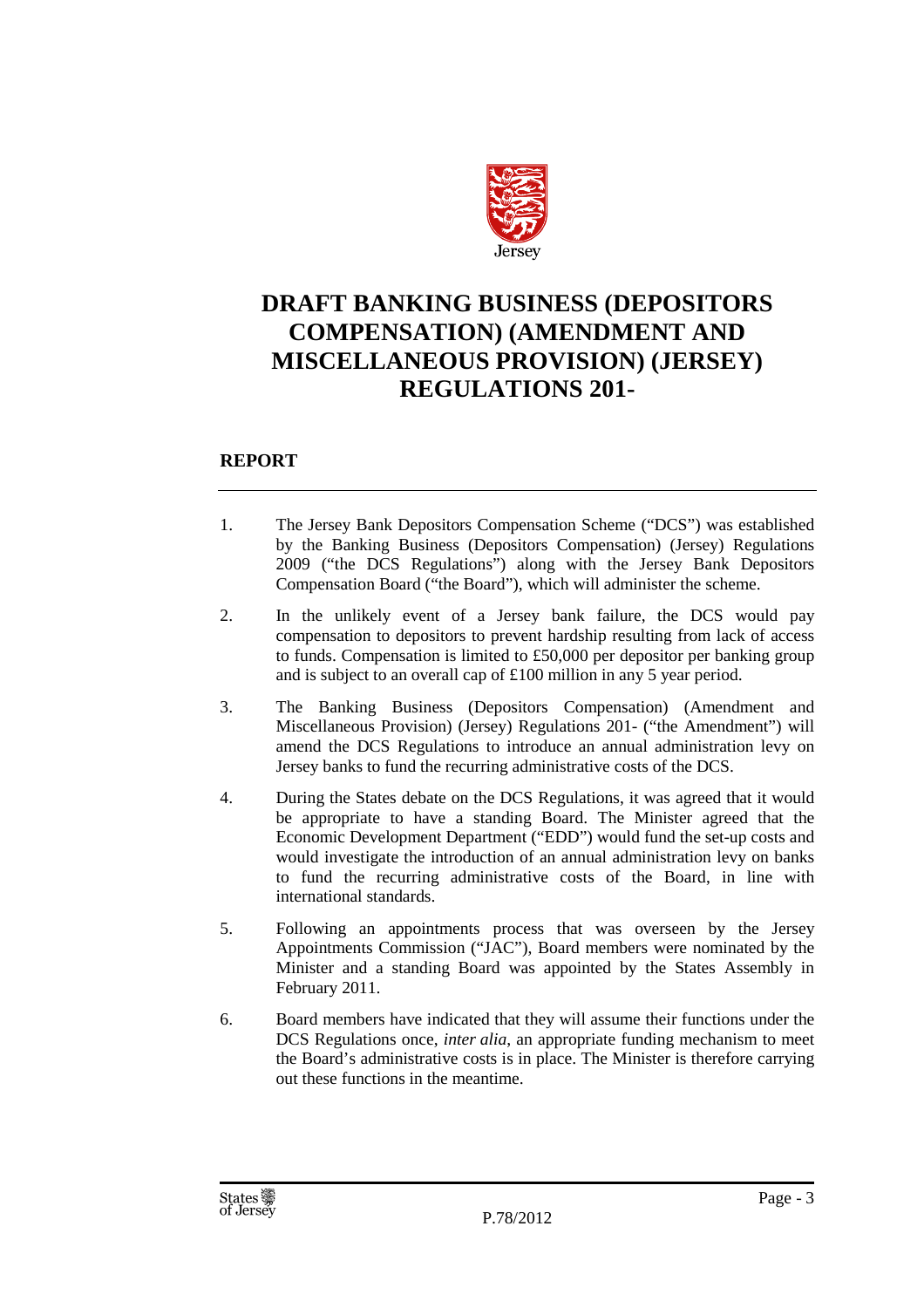7. A proposal to introduce an annual administration levy on banks was consulted on in May – July 2010. No objections were received to the proposal and the Jersey Bankers Association ("JBA") indicated general acceptance of the principle that the banking industry should fund the costs of the Board in line with international standards.

#### **Annual administration levy**

- 8. The Amendment will allow the Board to issue written notices to banks requiring them to pay an administration levy for that bank registration year, which runs from each 1st February to 31st January the next year.
- 9. The Minister will have the power to set a cap on the total amount that can be raised by the Board by way of administration levies in any one registration year.
- 10. If it transpires that additional funding is required during the course of the same bank registration year, the Board will be able to demand additional levies (subject to the cap set by the Minister).
- 11. The Board may request the Minister to increase the annual cap. It is envisaged that the Minister will consult the Jersey banking industry, in particular the Jersey Bankers Association ("JBA"), before agreeing to change the cap.
- 12. Annual administration levies will be calculated by dividing the total estimated amount needed for the year and dividing it equally between the banking groups that hold eligible deposits.
- 13. Annual administration levies will be paid into the Board's administrative costs bank account, which is separate from the compensation fund into which compensation levies be paid in the event of a bank failure.

#### **Safeguards**

- 14. Appropriate financial safeguards and governance arrangements are in place in relation to the annual administration levy specifically, and the Board in general.
- 15. The Minister may set a cap on the total that can be raised by the Board by way of annual administration levies.
- 16. The Board will have to keep audited financial accounts and submit these to the Minister with a report on its activities on an annual basis. The Minister will then place the accounts and the report before the States.
- 17. The Board are required to ensure that 'the Board and the scheme are administered in a prudent and economical manner'; and that 'the resources of the Board are used efficiently and effectively'.
- 18. The Comptroller and Auditor General may also audit the Board in accordance with Public Finance legislation.

#### **Sundry amendments**

19. The Amendment will also make some sundry amendments (e.g. correcting cross-references) and elucidatory amendments, including to the Public Finances (Depositors Compensation) (Jersey) Regulations 2009.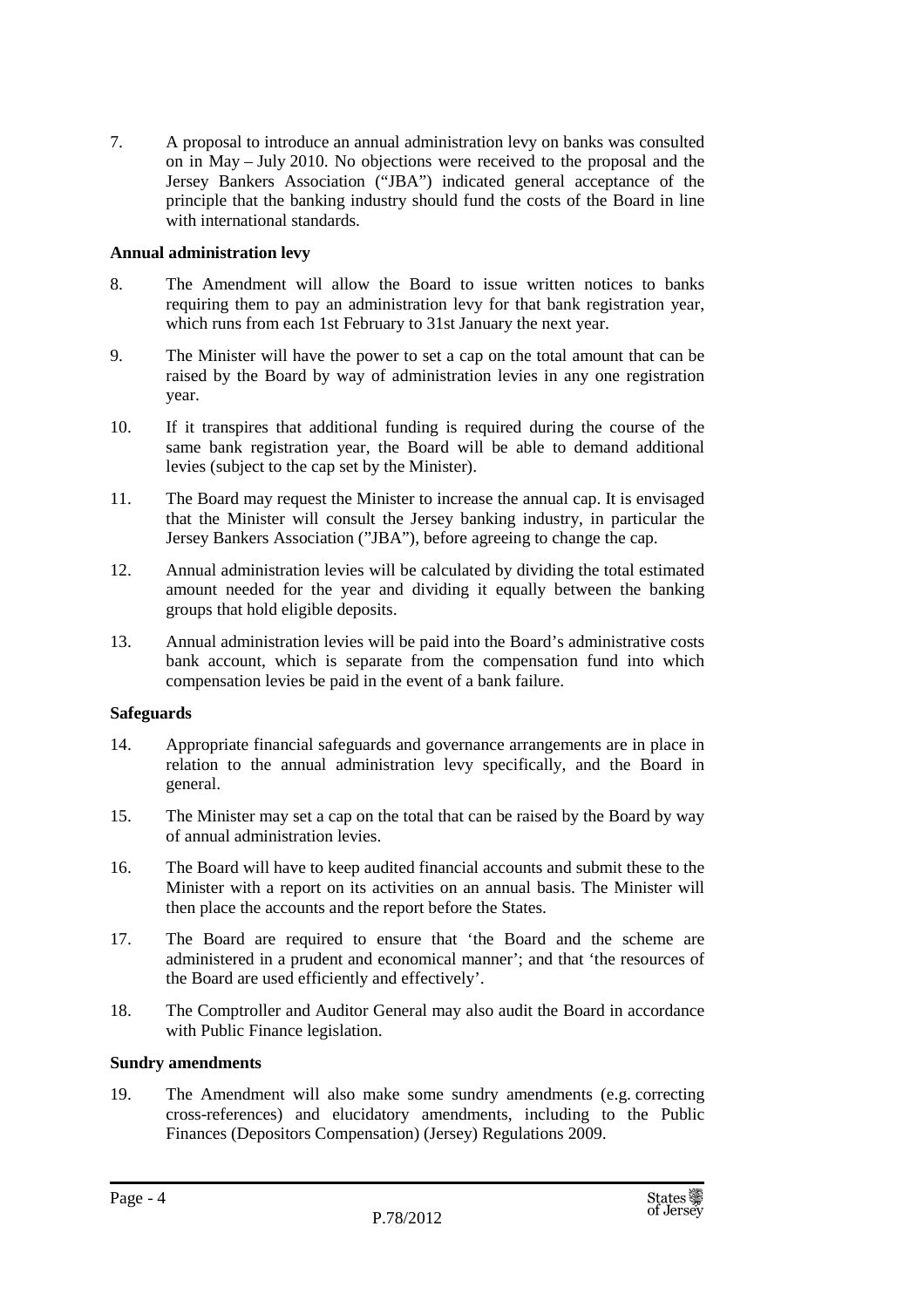#### **Financial and manpower implications**

20. The annual administration levy on banks will fund the recurring administrative costs of the DCS, which would otherwise have to be met by the Economic Development Department. There are no other financial or manpower considerations for the States of Jersey.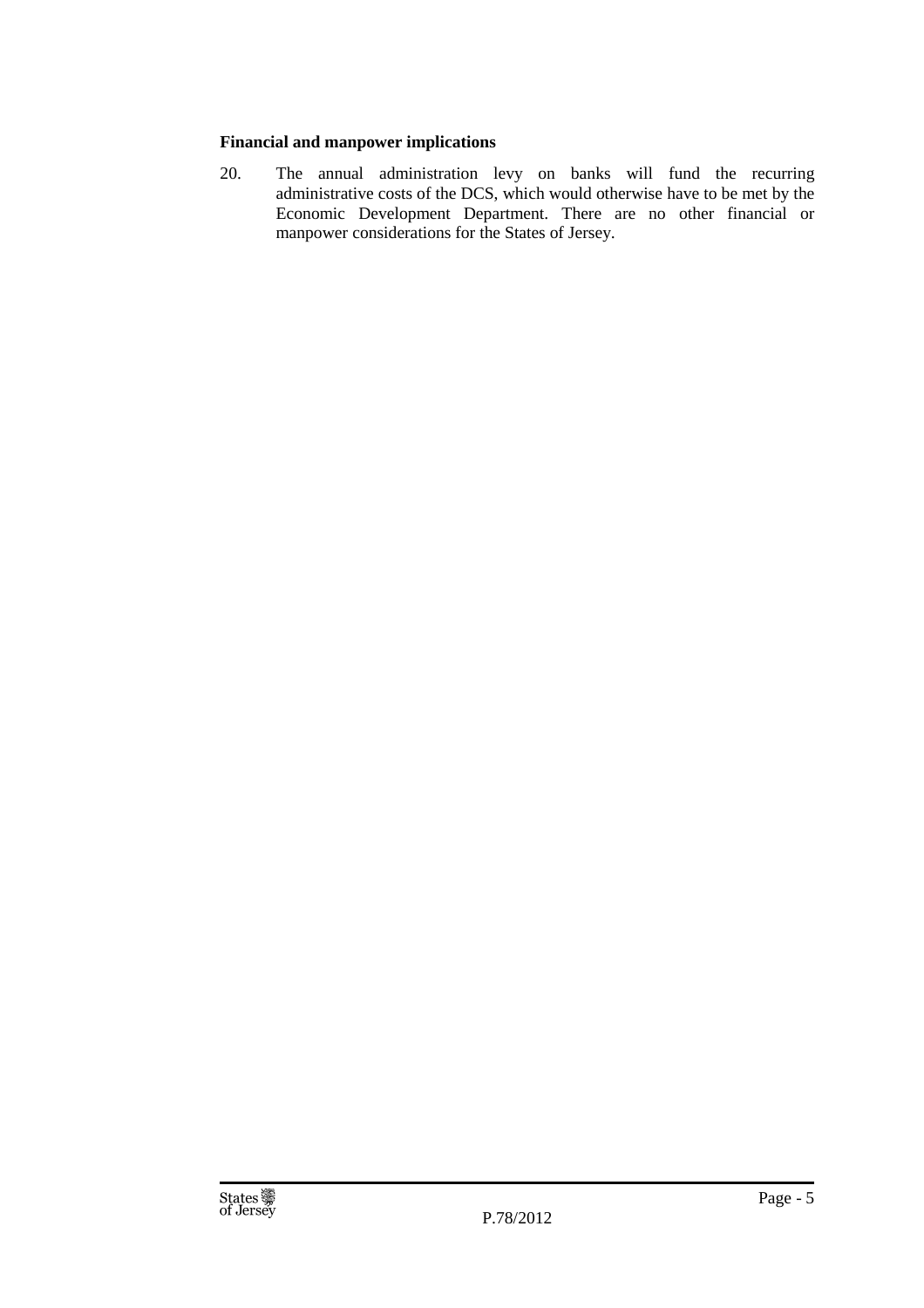#### **Explanatory Note**

These Regulations amend the Banking Business (Depositors Compensation) (Jersey) Regulations 2009 (the "principal Regulations") to introduce an annual administration levy. They also amend the Public Finances (Depositors Compensation) (Jersey) Regulations 2009.

*Regulation 1* is the interpretation provision.

*Regulation 2* amends the interpretation provision of the principal Regulations. It divides administrative costs into default-related and recurring. It defines the annual administration levy and renames the existing levy as the compensation levy.

*Regulation 3* extends the existing power of the Minister for Economic Development (the "Minister") to group banks, so that he or she may group banks for the purposes of different levies.

*Regulation 4* amends Regulation 7 of the principal Regulations to apply paragraph (2) only to compensation levies.

*Regulation 5* amends Regulation 8 of the principal Regulations to remove the statement of the Board's functions, which will be replaced by the new Regulation 8A.

*Regulation 6* inserts a new Regulation 8A into the principal Regulations, to set out the functions of the Board. It provides that the Board has preparatory functions before a default, as well as administering the scheme during a default, and requires information to be published for the public on the scheme. It clarifies the scope of the Board's ancillary functions. It also provides that the Board's functions continue to be carried out by the Minister until the Minister determines that the Board should take them on. This replaces and preserves the provision in the current Regulation  $10(6)$ – $(7)$ , but makes clear that the new administration levy only applies once the Board takes on its functions.

*Regulation 7* amends Regulation 10 of the principal Regulations to delete paragraphs (6) and (7), as explained above in relation to *Regulation 6*.

*Regulation 8* amends Regulation 12 of the principal Regulations. Provision is now made in the new Regulation 8A for the Board to operate prudently, economically, efficiently and effectively, so that provision is removed from Regulation 12.

*Regulation 9* amends Regulation 13 of the principal Regulations to adjust the reference to persons carrying out Board functions so that it now links to the new express power to appoint such persons in Regulation 8A(3)(e).

*Regulation 10* amends Regulation 14 of the principal Regulations to provide that compensation funds must be accounted for separately.

*Regulation 11* amends Regulation 16 of the principal Regulations so that it includes activating arrangements already set up before a default.

*Regulation 12* amends Regulation 17 of the principal Regulations to clarify the function of a compensation fund, and to define the default-related administrative costs which are to be paid out of that fund. The Board is required to distinguish between those elements of its costs (other than compensation payments) that are attributable to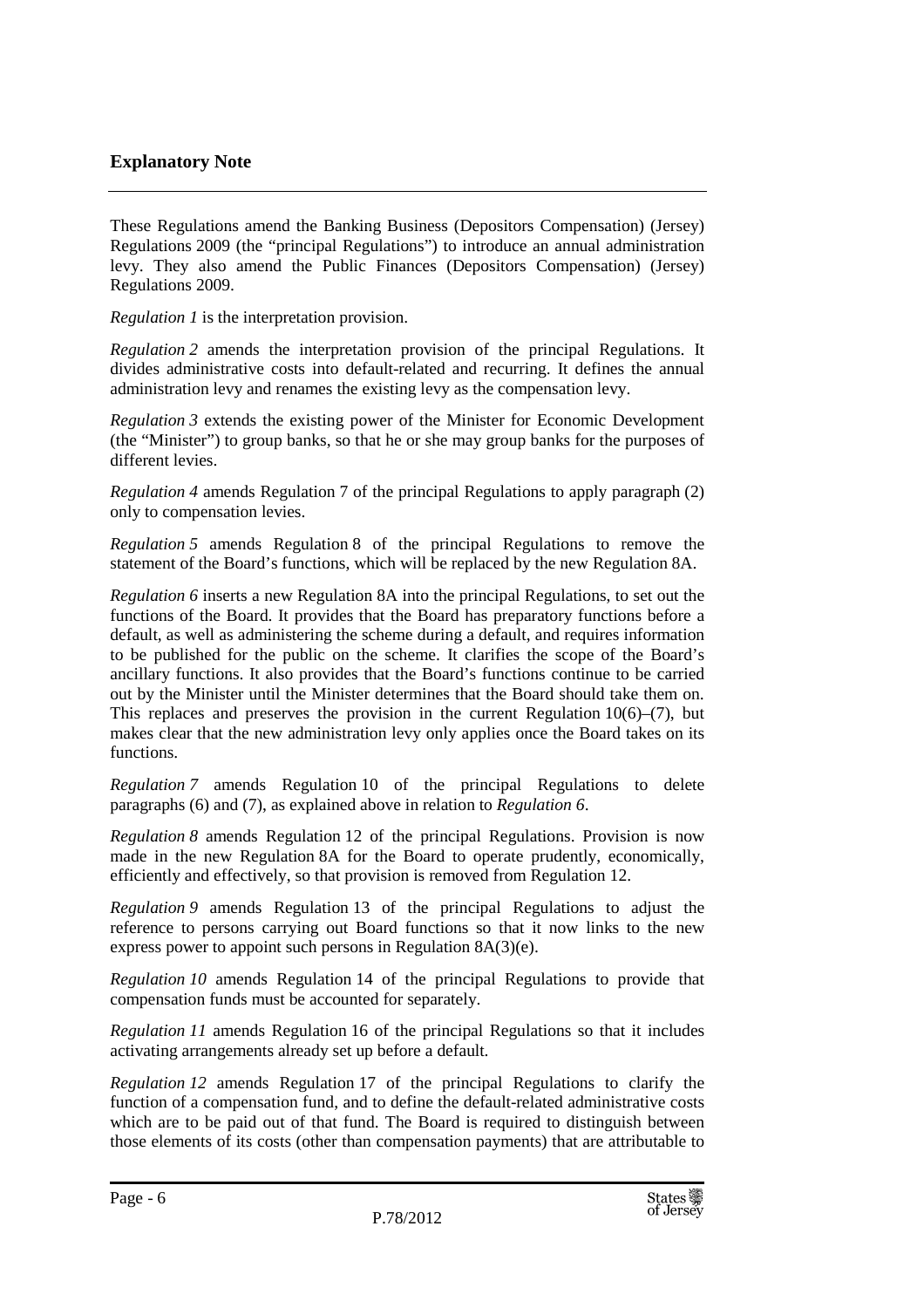a particular default and those that are not. The compensation levy continues to be the main source of payment for the default-related costs, while the new annual administration levy will be the main source for the recurring costs. The amendment clarifies that each compensation fund is to relate to one particular bank in default, and that all money received by the Board in respect of that bank's default is to be paid into that compensation fund, irrespective of whether that money is received as a loan, a levy or a shortfall payment or through subrogation or otherwise.

*Regulation 13* substitutes, for Regulation 25 of the principal Regulations, new Regulations 25 to 25C, to provide for the new annual administration levy in addition to the renamed compensation levy.

Regulation 25 provides for the annual administration levy to be raised in any year if the Board would not otherwise have sufficient funds to meet its recurring costs for that year (even when there is no default). Liability is based on registration as a bank. The Minister can cap the amount of the levy, and a cap then remains in force for subsequent years unless varied or withdrawn.

Regulation 25A provides for the compensation levy to be raised if there is a default. Liability is based on holding eligible deposits (as under the current Regulations).

Regulation 25B provides the procedure for notice to be given of both kinds of levy. It also allows the Board to raise an additional levy if necessary after a first one (but subject to the limits on the totals that may be raised by either levy).

Regulation 25C provides that the annual administration levy is divided equally among the banks that have a current registration at any point in the year. The effect of Regulation 6 is that a group of banks pays the same annual administration levy as an ungrouped single bank.

Regulations 26 to 32 then only apply in respect of compensation levies, not annual administration levies.

*Regulation 14* amends Regulation 26 of the principal Regulations to apply it to compensation levies only.

*Regulation 15* amends Regulation 27 of the principal Regulations to apply it to compensation levies only.

*Regulation 16* amends Regulation 28 of the principal Regulations to apply it to defaults only (the Minister has a separate power to cap recurring administrative costs – see above).

*Regulation 17* amends Regulation 29 of the principal Regulations to apply the limits to compensation levies only (the Minister has a separate power to cap annual administration levies – see above).

*Regulation 18* amends Regulation 30 of the principal Regulations to apply it only in respect of compensation levies and default-related administrative costs (nothing in the amended Regulations would cause any equivalent shortfall between annual administration levies and recurring administrative costs).

*Regulation 19* similarly amends Regulation 31 of the principal Regulations to apply it only in respect of compensation levies and default-related administrative costs (again nothing in these amendments would mean there were insufficient funds to pay recurring administrative costs).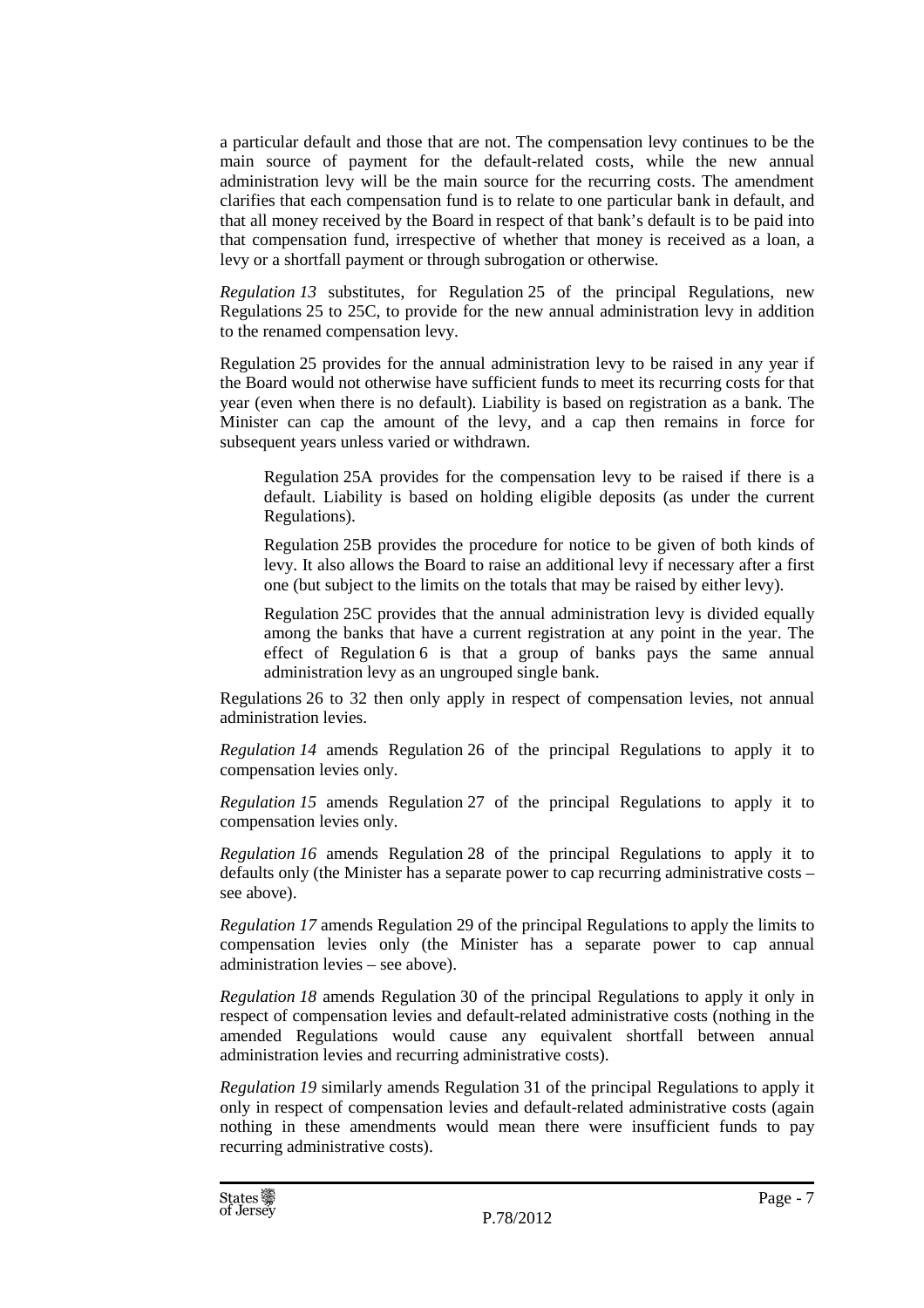*Regulation 20* substitutes Regulation 32 of the principal Regulations, to apply the repayment provisions only to compensation levies (if there is a surplus from an annual administrative levy, it will be taken off the next year's such levy), and to treat different compensation funds separately (reference to loans is removed as they are also separately provided for).

*Regulation 21* amends Regulation 33 of the principal Regulations, by adding a requirement that money received under subrogation should be paid into the compensation fund.

*Regulation 22* amends Regulation 35 of the principal Regulations to apply the appeal rights to both kinds of levy, and to allow for appeals where it is claimed that costs were misallocated as between the 2 kinds of levy.

*Regulation 23* amends the Public Finances (Depositors Compensation) (Jersey) Regulations 2009. It corrects a cross-reference to the principal Regulations, and avoids confusion with the "shortfall" provisions of the principal Regulations, by providing that the purpose of a payment is to cover any of the delays built in to the principal Regulations between the times at which the Board should pay out compensation and the times at which it can raise the levies to make the payments. This amendment does not come into force until the provision it amends comes into force.

*Regulation 24* provides the name of these Regulations and brings them (except Regulation 23) into force 7 days after they are made.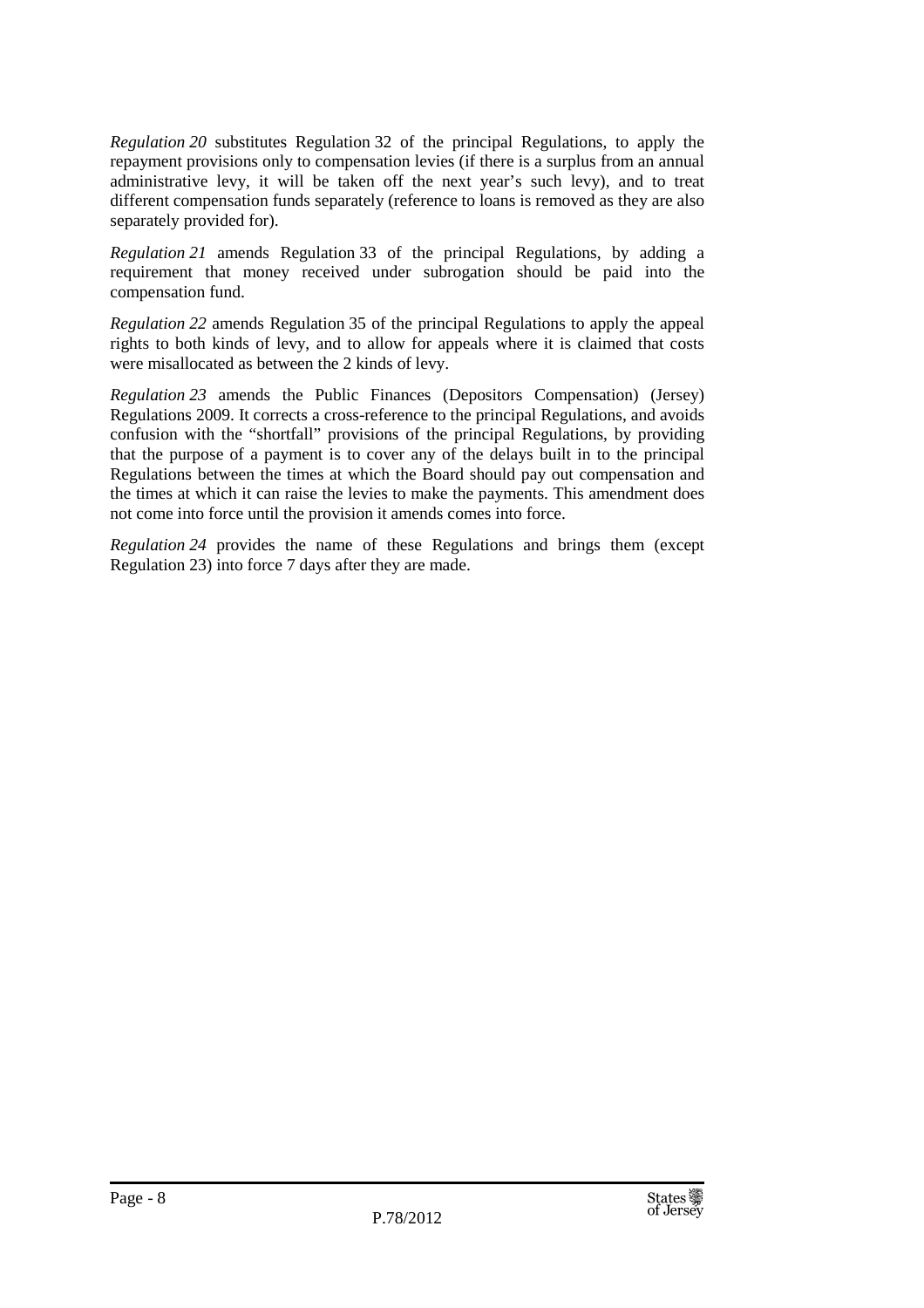

## **DRAFT BANKING BUSINESS (DEPOSITORS COMPENSATION) (AMENDMENT AND MISCELLANEOUS PROVISION) (JERSEY) REGULATIONS 201-**

### **Arrangement**

#### **Regulation**

| 1  |                                                                 |  |
|----|-----------------------------------------------------------------|--|
| 2  |                                                                 |  |
| 3  |                                                                 |  |
| 4  |                                                                 |  |
| 5  |                                                                 |  |
| 6  |                                                                 |  |
| 7  |                                                                 |  |
| 8  |                                                                 |  |
| 9  |                                                                 |  |
| 10 |                                                                 |  |
| 11 |                                                                 |  |
| 12 |                                                                 |  |
| 13 |                                                                 |  |
| 14 |                                                                 |  |
| 15 |                                                                 |  |
| 16 |                                                                 |  |
| 17 |                                                                 |  |
| 18 |                                                                 |  |
| 19 |                                                                 |  |
| 20 |                                                                 |  |
| 21 |                                                                 |  |
| 22 |                                                                 |  |
| 23 | Amendment of Public Finances (Depositors Compensation) (Jersey) |  |
|    |                                                                 |  |
| 24 |                                                                 |  |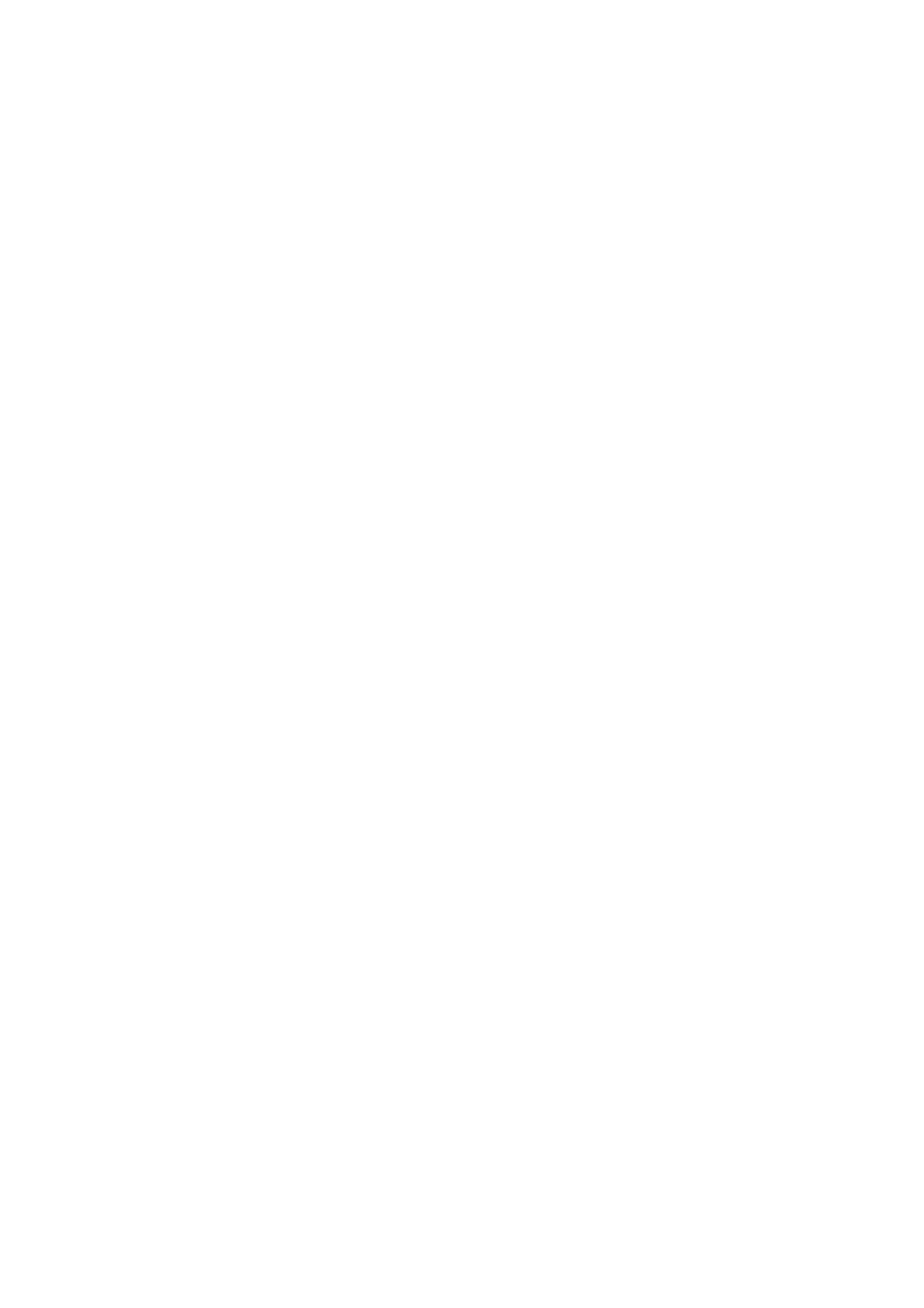

### **DRAFT BANKING BUSINESS (DEPOSITORS COMPENSATION) (AMENDMENT AND MISCELLANEOUS PROVISION) (JERSEY) REGULATIONS 201-**

*Made [date to be inserted] Coming into force* [date to be inserted]

**THE STATES**, in pursuance of Article 37 of the Banking Business (Jersey) Law  $1991<sup>1</sup>$  and Article 23 of the Public Finances (Jersey) Law  $2005<sup>2</sup>$ , have made the following Regulations –

#### **1 Interpretation**

In these Regulations "principal Regulations" means the Banking Business (Depositors Compensation) (Jersey) Regulations 2009<sup>3</sup> .

#### **2 Amendment of Regulation 1**

In Regulation 1 of the principal Regulations –

- (a) the definition "administrative costs" is deleted;
- (b) after the definition "administrator" there is inserted the following definition –

" 'annual administration levy' has the meaning given by Regulation 25 and includes any additional levy a bank is required to pay under Regulation 25B(5) in relation to such a levy;";

- (c) the definition "bank liable to pay a levy" is deleted;
- (d) after the definition "compensation" there are inserted the following definitions –

" 'compensation fund' means a fund established under Regulation 17;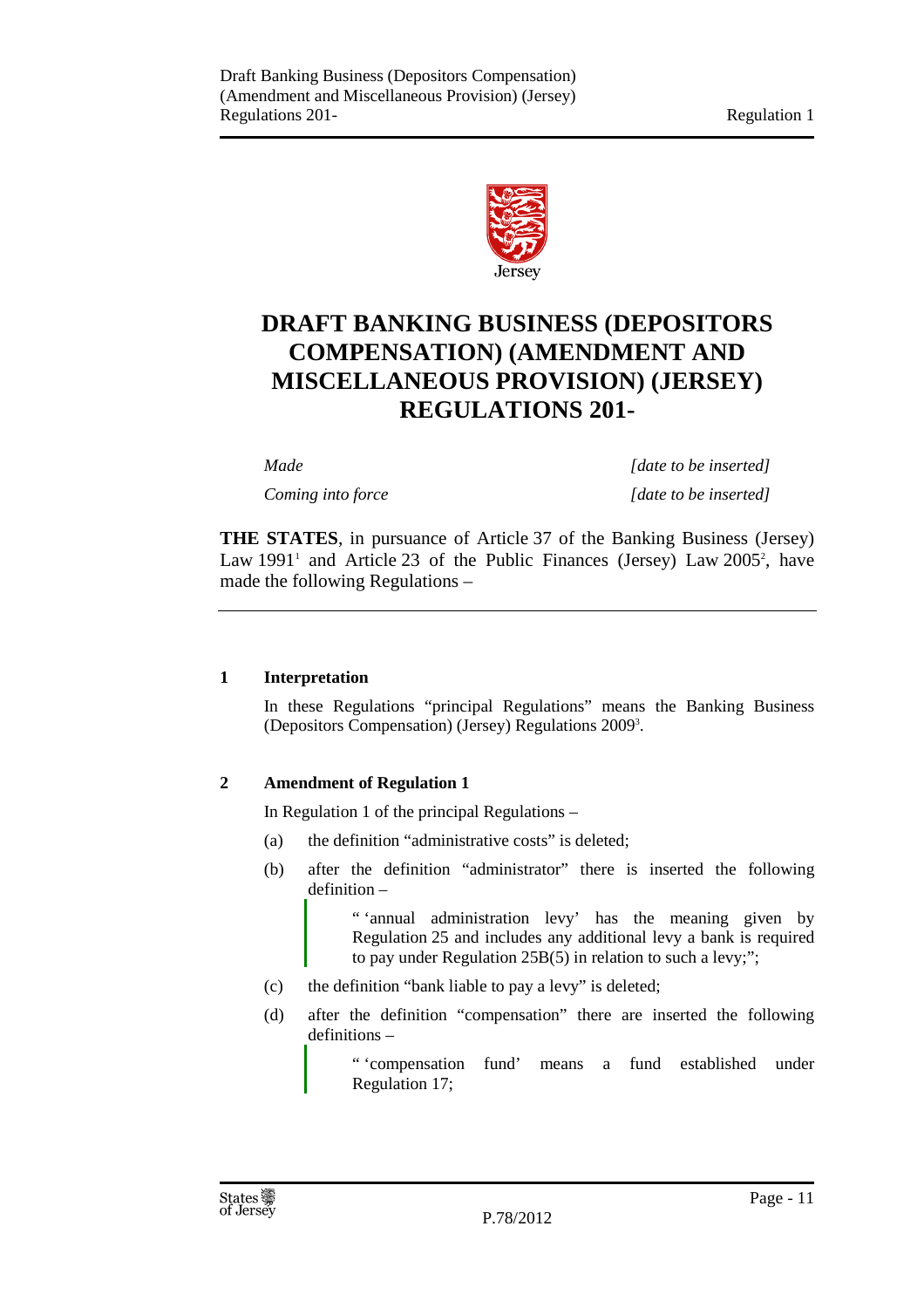'compensation levy' means a levy that a bank is liable to pay under Regulation 25A and includes any additional levy the bank is required to pay under Regulation 25B(5) in relation to such a levy;

'default-related administrative costs' has the meaning given by Regulation 17(4);";

(e) the definition "levy" is deleted and in its place there is inserted the following definition –

> " 'recurring administrative costs' means any costs of the Board that are neither compensation nor default-related administrative costs, but does not include any repayment under Regulation 32(2) or payment under Regulation 33(3);".

#### **3 Amendment of Regulation 6**

In Regulation 6 of the principal Regulations –

- (a) in paragraphs (1) and (3), for the words "the levy and compensation" there are substituted the words "the annual administration levy, the compensation levy and the compensation";
- (b) in paragraph (4), for the words "the levy" there are substituted the words "the compensation levy".

#### **4 Amendment of Regulation 7**

In Regulation 7(2) of the principal Regulations, for the words "a levy" there are substituted the words "a compensation levy".

#### **5 Amendment of Regulation 8**

In Regulation 8(1) of the principal Regulations the words ", to administer the bank depositors compensation scheme" are deleted.

#### **6 Insertion of Regulation 8A**

After Regulation 8 there is inserted the following Regulation –

#### **"8A Functions of the Board**

- (1) The functions of the Board are
	- (a) generally to administer the bank depositors compensation scheme, including in particular –
		- (i) establishing and maintaining arrangements in readiness for the possibility of a default, and
		- (ii) administering compensation for any default; and
	- (b) to arrange for the publication of information for the public on the operation of the scheme.
- (2) In the exercise of its functions the Board must ensure that –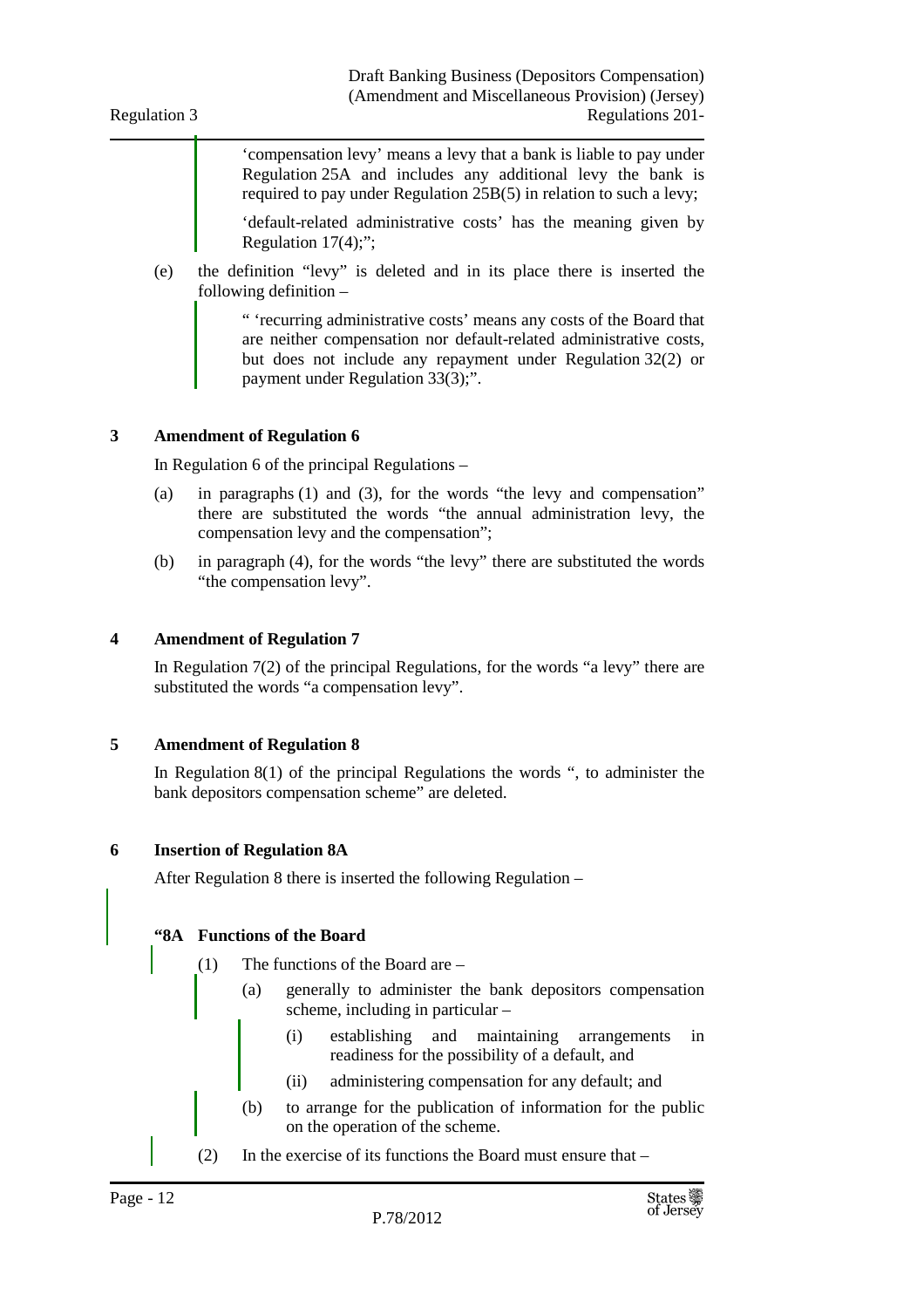|     | the Board and the scheme are administered in a prudent and<br>(a)<br>economical manner; and                                                                                                                                                                                                                            |  |  |
|-----|------------------------------------------------------------------------------------------------------------------------------------------------------------------------------------------------------------------------------------------------------------------------------------------------------------------------|--|--|
|     | (b)<br>the resources of the Board are used efficiently and<br>effectively.                                                                                                                                                                                                                                             |  |  |
| (3) | The Board may do anything reasonably necessary or expedient for<br>or incidental to any of its functions, and may in particular, in the<br>exercise of those functions –                                                                                                                                               |  |  |
|     | borrow money, whether for a compensation fund or for any<br>(a)<br>of its other functions;                                                                                                                                                                                                                             |  |  |
|     | invest money, whether standing to the credit of a<br>(b)<br>compensation fund or otherwise;                                                                                                                                                                                                                            |  |  |
|     | insure against its liabilities, whether in connection with the<br>(c)<br>administration of a compensation fund or with any of its<br>other functions;                                                                                                                                                                  |  |  |
|     | (d)<br>insure against such liabilities of its members, or indemnify<br>its members in respect of those liabilities;                                                                                                                                                                                                    |  |  |
|     | appoint an employee, agent or contractor to assist it in<br>(e)<br>exercising any of its functions.                                                                                                                                                                                                                    |  |  |
| (4) | The functions of the Board must be carried out by the Minister, and<br>not by the Board, until such time as the Minister may determine by<br>notice in writing to the Board that it should assume its functions.                                                                                                       |  |  |
| (5) | The Minister may determine different times in relation to the<br>assumption of different functions, and in particular may determine<br>a time for the Board to assume the power to raise an annual<br>administration levy even if that time is before any time determined<br>in respect of any or all other functions. |  |  |
| (6) | Despite paragraphs (4) and (5), no annual administration levy may<br>be raised $-$                                                                                                                                                                                                                                     |  |  |
|     | by the Minister; or<br>(a)                                                                                                                                                                                                                                                                                             |  |  |
|     | by the Board in respect of any recurring administrative costs<br>(b)<br>incurred by the Minister in carrying out under paragraph (4)<br>any function of the Board.                                                                                                                                                     |  |  |
| (7) | The references in paragraphs $(5)$ and $(6)$ to raising an annual<br>administration<br>levy<br>are<br>to<br>sending a<br>notice<br>under<br>Regulation $25B(2)(b)$ in respect of such a levy.".                                                                                                                        |  |  |

#### **7 Amendment of Regulation 10**

In Regulation 10 of the principal Regulations, paragraphs (6) and (7) are deleted.

#### **8 Amendment of Regulation 12**

In Regulation 12 of the principal Regulations, paragraph (6) is deleted.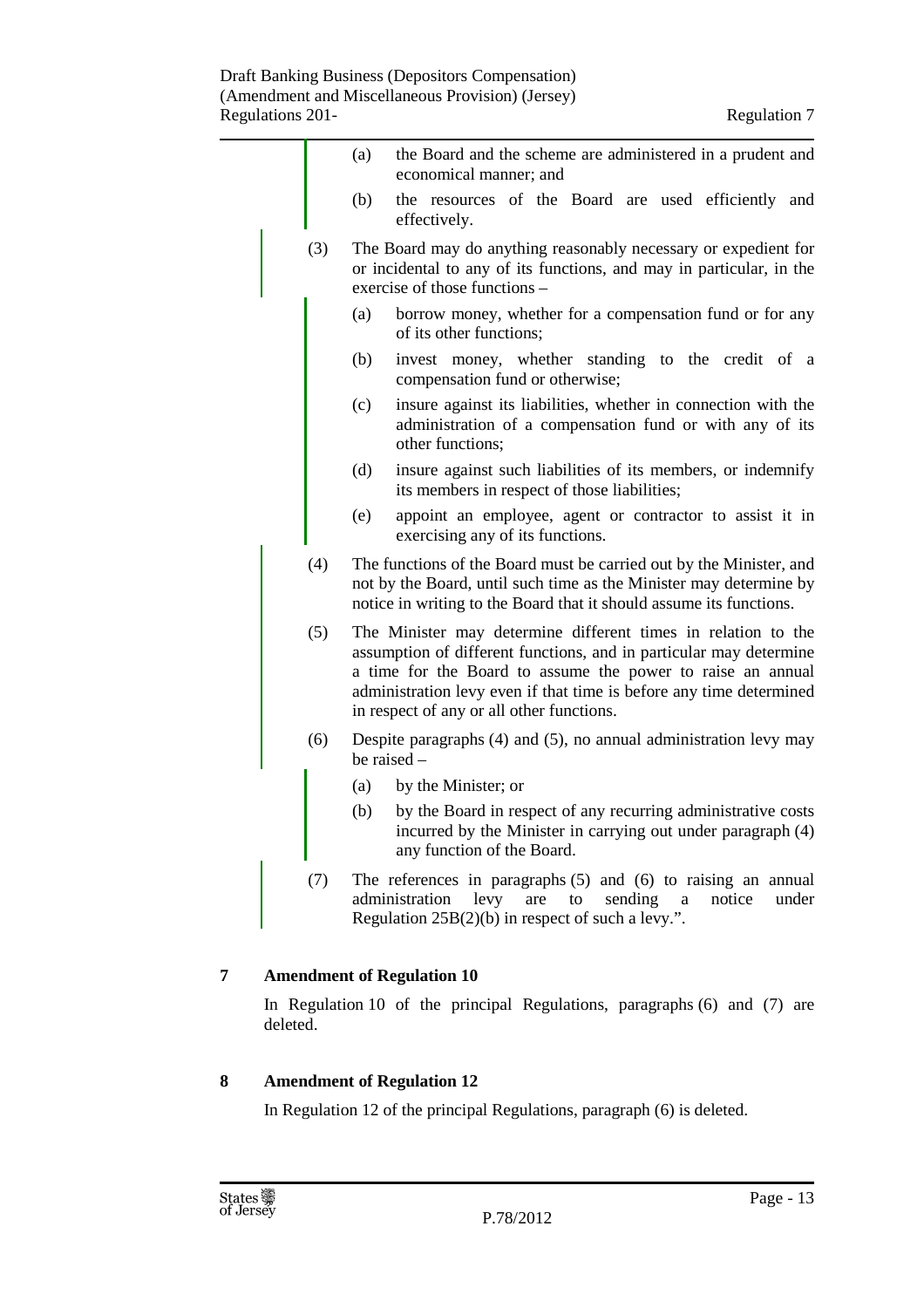#### **9 Amendment of Regulation 13**

For Regulation  $13(1)(e)$  of the principal Regulations, there is substituted the following sub-paragraph –

"(e) a person appointed under Regulation  $8A(3)(e)$ ; and".

#### **10 Amendment of Regulation 14**

After Regulation 14(2) of the principal Regulations there is inserted the following paragraph –

"(2A) The Board's accounts must deal with each compensation fund separately –

- (a) from any other compensation fund in respect of another bank in default; and
- (b) from any other money received, held or expended by the Board.".

#### **11 Amendment of Regulation 16**

In Regulation 16 of the principal Regulations –

- (a) in the heading for the words "establish administrative arrangements" there are substituted the words "take preliminary steps in respect of default";
- (b) in paragraph (3) for the words "the likely levy" there are substituted the words "the likely compensation levy";
- (c) in paragraph (6) for the words "make such other arrangements as are necessary" there are substituted the words "make or activate such further arrangements as it considers expedient".

#### **12 Amendment of Regulation 17**

In Regulation 17 of the principal Regulations –

- (a) in the heading for the words "a fund" there are substituted the words "a compensation fund";
- (b) in paragraph (1) for the words "a fund in respect of a bank" there are substituted the words "a separate compensation fund in respect of each bank";
- (c) in paragraph (2) after the words "in respect of the default" there are inserted the words ", whether by way of loan, compensation levy, shortfall payment under Regulation 30(6), subrogation under Regulation 33 or otherwise";
- (d) for paragraph (3)(b) and (c) there are substituted the following subparagraphs –
	- "(b) the Board's default-related administrative costs in respect of that default;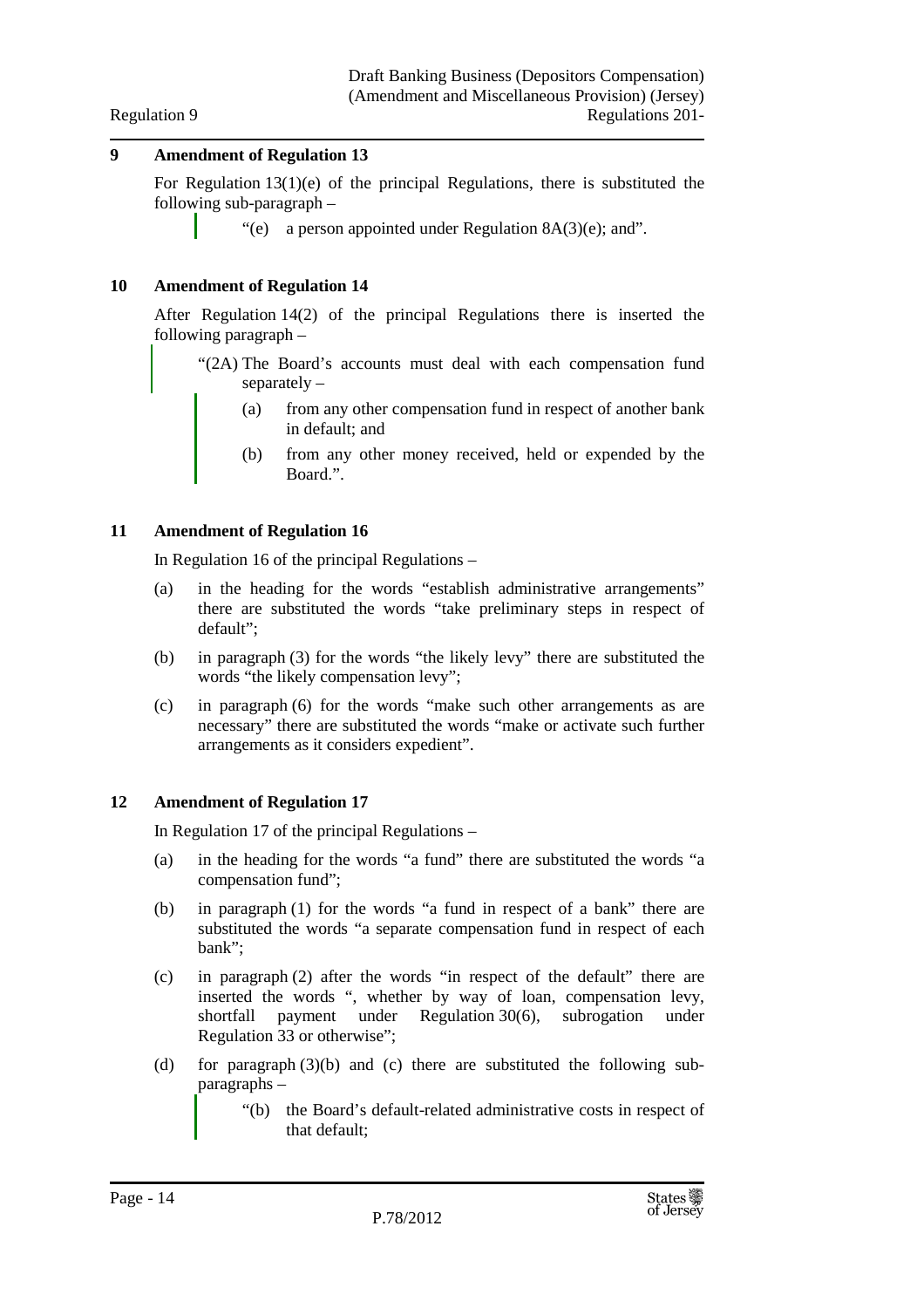|     |     | (c)                                                                                                                                                                                                                                                                                              | any repayment under Regulation 32(2), or payment under<br>Regulation 33(3), in respect of that default.";                                |  |
|-----|-----|--------------------------------------------------------------------------------------------------------------------------------------------------------------------------------------------------------------------------------------------------------------------------------------------------|------------------------------------------------------------------------------------------------------------------------------------------|--|
| (e) |     |                                                                                                                                                                                                                                                                                                  | for paragraph $(4)$ there are substituted the following paragraphs –                                                                     |  |
|     | (4) | In these Regulations 'default-related administrative cost' means<br>any money paid out by the Board, other than as compensation, if<br>the payment is, in the opinion of the Board, attributable to the<br>operation of the scheme in relation to a particular bank in default,<br>$including -$ |                                                                                                                                          |  |
|     |     | (a)                                                                                                                                                                                                                                                                                              | repayments of borrowings paid into the compensation fund,<br>and associated interest and costs;                                          |  |
|     |     | (b)                                                                                                                                                                                                                                                                                              | repayment of any excess under Regulation 32 in respect of<br>the bank in default;                                                        |  |
|     |     | (c)                                                                                                                                                                                                                                                                                              | costs of and related to insurance against the Board's<br>liabilities in respect of the compensation fund or the bank in<br>default;      |  |
|     |     | (d)                                                                                                                                                                                                                                                                                              | any expenses of the members of the Board that would not<br>have been incurred but for the default; and                                   |  |
|     |     | (e)                                                                                                                                                                                                                                                                                              | any increase, attributable to a default, in the amount of a<br>payment that would have been made at a lower rate but for<br>the default. |  |
|     | (5) | For the purpose of paragraph $(4)$ but without prejudice to its<br>generality, the following are not to be treated as attributable to the<br>operation of the scheme in relation to a particular bank in default<br>(and accordingly are recurring administrative costs) –                       |                                                                                                                                          |  |
|     |     | (a)                                                                                                                                                                                                                                                                                              | the remuneration of members of the Board, and any of their<br>expenses not falling within paragraph (4)(d); and                          |  |
|     |     | (b)                                                                                                                                                                                                                                                                                              | the costs of insuring those members against risks that do not<br>vary according to whether a bank is or has been in default.".           |  |
|     |     |                                                                                                                                                                                                                                                                                                  |                                                                                                                                          |  |

#### **13 Substitution of Regulation 25 and cross-heading**

For Regulation 25 of the principal Regulations, and for the cross-heading before it, there are substituted the following cross-heading and Regulations –

*"Levies on banks* 

#### **25 Annual administration levy**

- (1) An annual administration levy is a levy raised by the Board to enable it to meet its recurring administrative costs in a particular registration year.
- (2) The provisions of these Regulations on annual administration levies accordingly apply to any registration year irrespective of whether any bank becomes bankrupt in that year.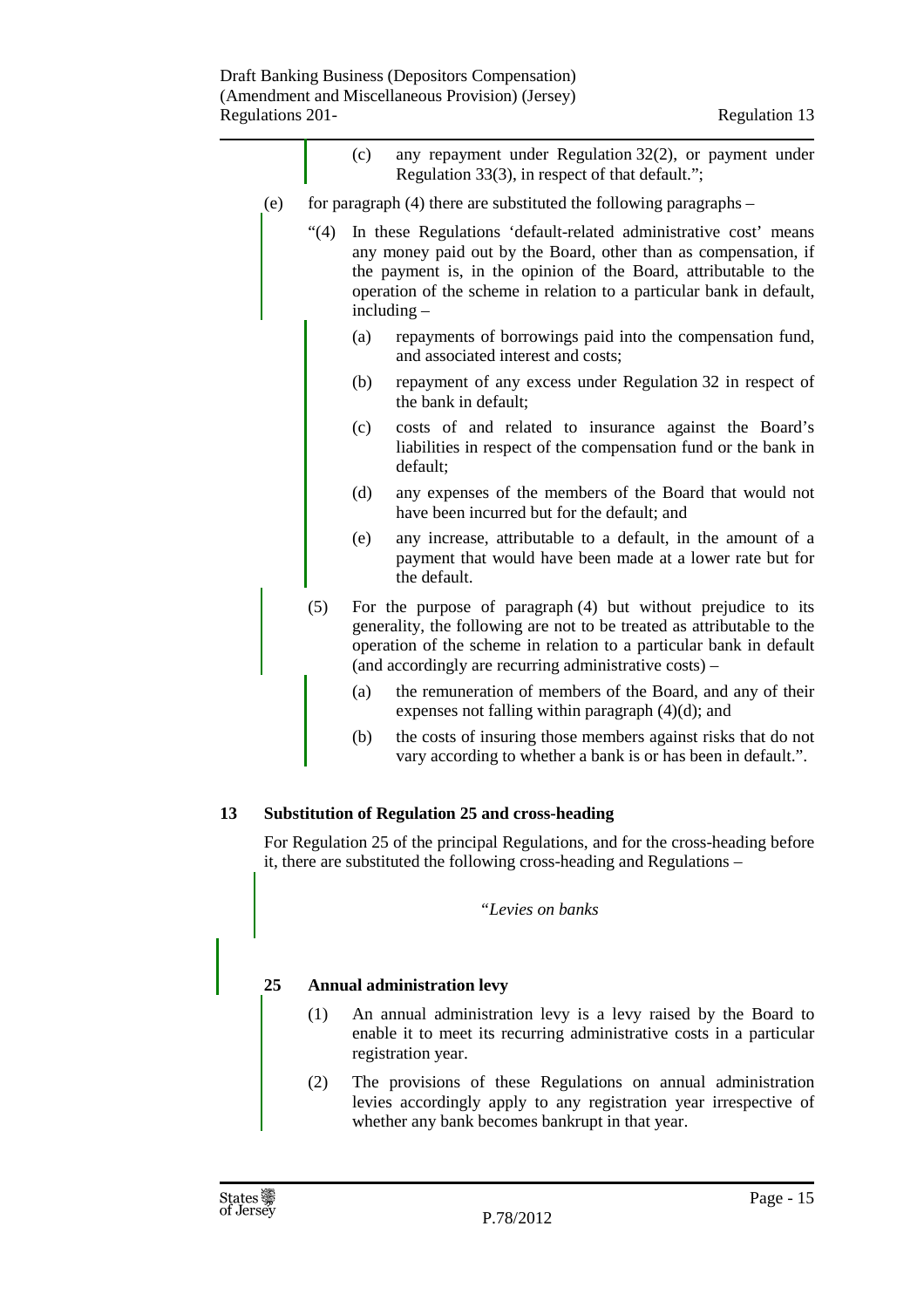Draft Banking Business (Depositors Compensation) (Amendment and Miscellaneous Provision) (Jersey) Regulations 201-

| Regulation 13<br>Regulations 201- |     |                                                                                                                                                                                                                                                                                                                               |
|-----------------------------------|-----|-------------------------------------------------------------------------------------------------------------------------------------------------------------------------------------------------------------------------------------------------------------------------------------------------------------------------------|
|                                   | (3) | Before the end of each registration year the Board may, after<br>reviewing whether it might need to raise an annual administration<br>levy to meet its likely recurring administrative costs for that year,<br>decide an amount to be raised as an annual administration levy for<br>that year.                               |
|                                   | (4) | A bank is liable to pay to the Board an annual administration levy<br>in respect of a year if $-$                                                                                                                                                                                                                             |
|                                   |     | that year is a registration year for which the Board decides to<br>(a)<br>raise a levy under paragraph (3); and                                                                                                                                                                                                               |
|                                   |     | the bank is registered during any part of that year,<br>(b)<br>irrespective of whether it is not registered during any other<br>part of that year.                                                                                                                                                                            |
|                                   | (5) | The Minister may, by notice to the Board, direct the Board not to<br>raise more than a specified amount of annual administration levy<br>for a specified registration year.                                                                                                                                                   |
|                                   | (6) | An amount specified under paragraph (5) applies to registration<br>years subsequent to the specified year, unless the Minister<br>withdraws or amends the notice.                                                                                                                                                             |
|                                   | (7) | For the purpose of this Regulation –                                                                                                                                                                                                                                                                                          |
|                                   |     | 'registered' means registered as described in the definition 'bank'<br>in Regulation 1;                                                                                                                                                                                                                                       |
|                                   |     | 'registration year' means –                                                                                                                                                                                                                                                                                                   |
|                                   |     | the period (whether of one year or shorter) starting at the<br>(a)<br>determined<br>by<br>the<br>first<br>time<br>Minister<br>under<br>Regulation $8A(4)$ and ending on the next day on which<br>registrations under the Banking Business (Jersey) Law 1991 <sup>4</sup><br>expire by virtue of Article 9(2) of that Law; and |
|                                   |     | (b)<br>each subsequent period of 12 months ending on each day on<br>which such registrations so expire.                                                                                                                                                                                                                       |
| 25A                               |     | <b>Compensation levy</b>                                                                                                                                                                                                                                                                                                      |
|                                   | (1) | This Regulation applies if a bank becomes bankrupt.                                                                                                                                                                                                                                                                           |
|                                   | (2) | A bank that is not in default is liable to pay a compensation levy, in<br>respect of the bank that is in default, if $-$                                                                                                                                                                                                      |
|                                   |     | the Board publishes under Regulation 15 a notice specifying<br>(a)<br>the relevant date in respect of the bank in default; and                                                                                                                                                                                                |
|                                   |     | the bank that is not in default held eligible deposits on that<br>(b)<br>relevant date.                                                                                                                                                                                                                                       |
|                                   | (3) | This Regulation is without prejudice to Regulation $7(2)$ .                                                                                                                                                                                                                                                                   |
| 25B                               |     | <b>Notice of levies</b>                                                                                                                                                                                                                                                                                                       |
|                                   | (1) | This Regulation applies to both annual administration levies and<br>compensation levies, except as expressly otherwise provided.                                                                                                                                                                                              |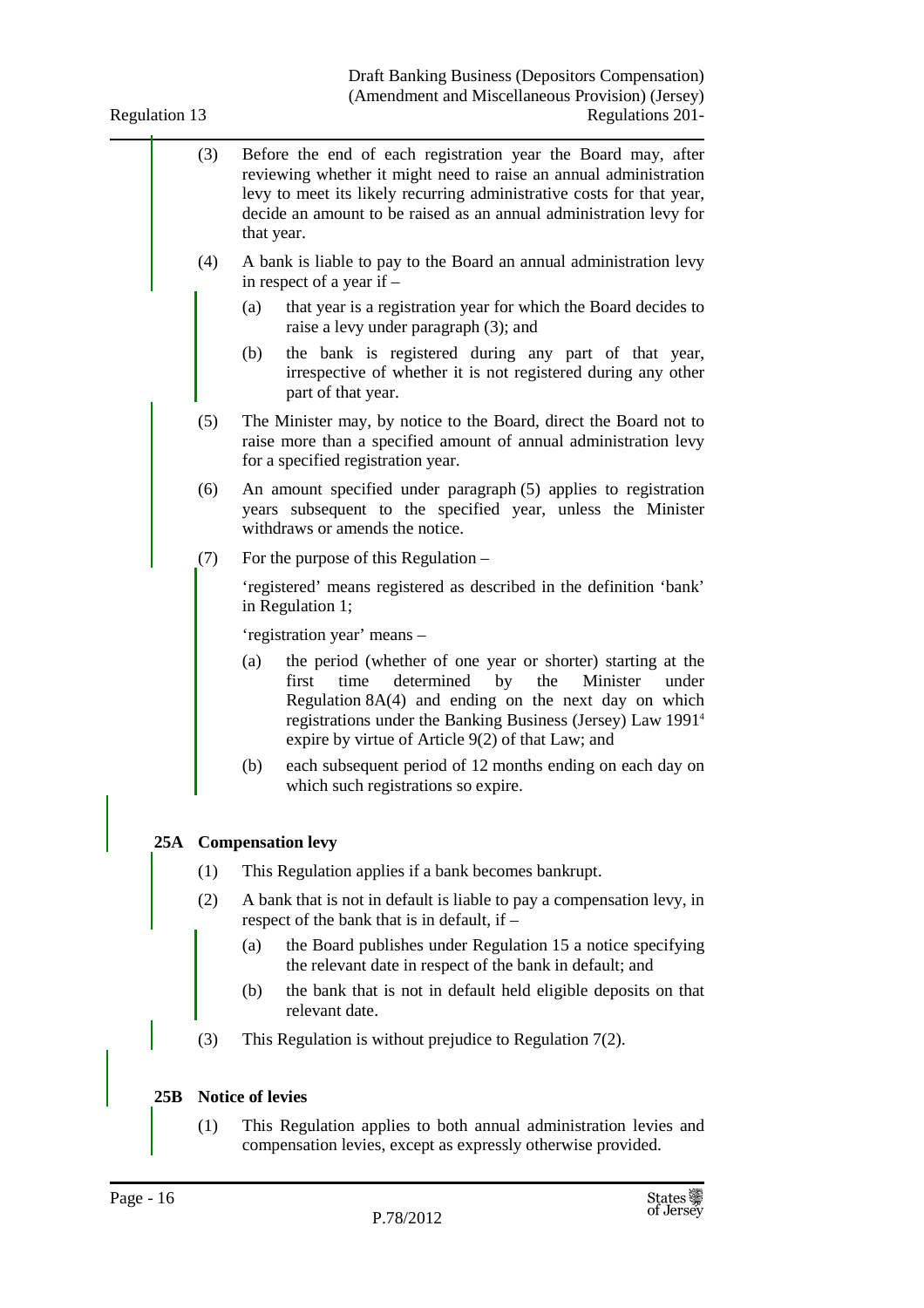|     | (2) | The Board -                                                                                                                                                                                                                                                               |                                                                                                                                                                                                                      |
|-----|-----|---------------------------------------------------------------------------------------------------------------------------------------------------------------------------------------------------------------------------------------------------------------------------|----------------------------------------------------------------------------------------------------------------------------------------------------------------------------------------------------------------------|
|     |     | (a)                                                                                                                                                                                                                                                                       | must calculate the levy to be paid by each bank liable to pay<br>a levy; and                                                                                                                                         |
|     |     | (b)                                                                                                                                                                                                                                                                       | must, as soon as practicable and no later than the date<br>specified in paragraph (3), send a written notice to each such<br>bank, requiring it to pay the levy.                                                     |
|     | (3) |                                                                                                                                                                                                                                                                           | The date referred to in paragraph $(2)(b)$ is –                                                                                                                                                                      |
|     |     | (a)                                                                                                                                                                                                                                                                       | in the case of an annual administration levy, one month after<br>the Board decides to raise the levy, or the end of the<br>registration year (as defined in Regulation 25) for that levy,<br>whichever is sooner; or |
|     |     | (b)                                                                                                                                                                                                                                                                       | in the case of a compensation levy, 6 months after the<br>relevant date in respect of the bank in default.                                                                                                           |
|     | (4) |                                                                                                                                                                                                                                                                           | The notice must specify -                                                                                                                                                                                            |
|     |     | (a)                                                                                                                                                                                                                                                                       | the levy the bank is required to pay;                                                                                                                                                                                |
|     |     | (b)                                                                                                                                                                                                                                                                       | how the levy has been calculated; and                                                                                                                                                                                |
|     |     | (c)                                                                                                                                                                                                                                                                       | the date or dates on which the levy or any instalment of the<br>levy becomes payable.                                                                                                                                |
|     | (5) | If, at any time, the Board is satisfied that it has become necessary<br>to do so, it may, by written notice sent to each bank required to pay<br>the levy, require each such bank to pay an additional levy.                                                              |                                                                                                                                                                                                                      |
|     | (6) |                                                                                                                                                                                                                                                                           | The notice must specify $-$                                                                                                                                                                                          |
|     |     | (a)                                                                                                                                                                                                                                                                       | the additional levy the bank is required to pay;                                                                                                                                                                     |
|     |     | (b)                                                                                                                                                                                                                                                                       | how the additional levy has been calculated; and                                                                                                                                                                     |
|     |     | (c)                                                                                                                                                                                                                                                                       | the date or dates on which the additional levy or any<br>instalment of the levy becomes payable.                                                                                                                     |
|     | (7) | A bank to which a notice has been sent under this Regulation must<br>pay the levy or any instalment of the levy within 15 working days<br>of the date specified in the notice as the date when the amount of<br>the levy or any instalment of the amount becomes payable. |                                                                                                                                                                                                                      |
|     | (8) | A levy that has become payable is a debt due to the Board and<br>therefore can be sued for accordingly.                                                                                                                                                                   |                                                                                                                                                                                                                      |
| 25C |     |                                                                                                                                                                                                                                                                           | Amount of annual administration levy                                                                                                                                                                                 |
|     | (1) |                                                                                                                                                                                                                                                                           | To calculate the amount of annual administration levy to be paid                                                                                                                                                     |
|     |     | by each bank liable to pay such a levy in a registration year, the<br>Board must divide the amount decided under Regulation 25(3) by<br>the number of banks so liable.                                                                                                    |                                                                                                                                                                                                                      |
|     | (2) |                                                                                                                                                                                                                                                                           | If the Board has accepted a payment from a bank towards the<br>Board's recurring administrative costs, other than as an annual<br>administration levy, the Board must -                                              |
|     |     | (a)                                                                                                                                                                                                                                                                       | disregard the contribution in deciding the amount under<br>Regulation $25(3)$ , and give credit for the contribution against                                                                                         |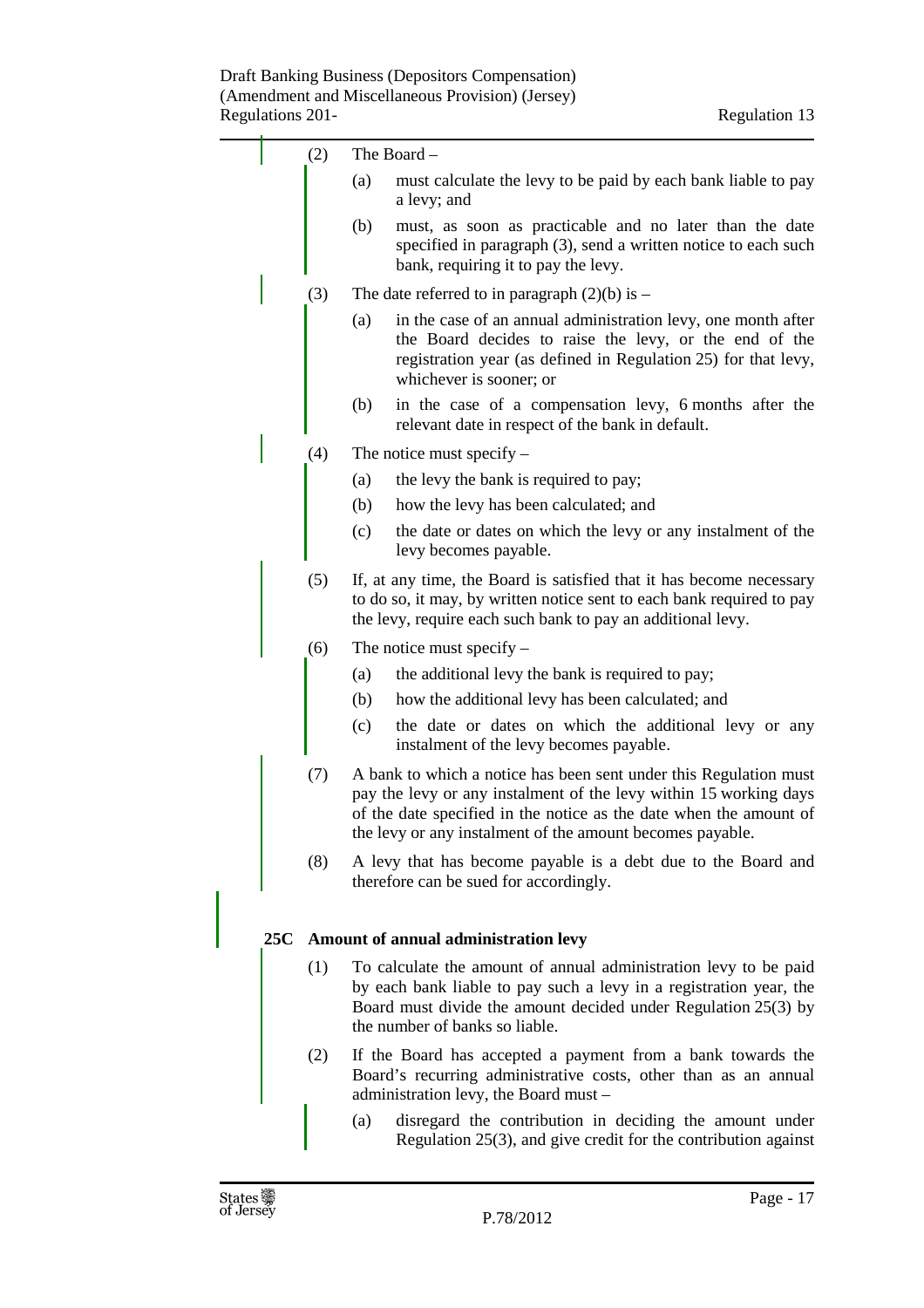the amount calculated under paragraph (1) in respect of that bank; or

(b) adjust the amounts calculated under paragraph (1) in respect of different banks in such other manner as the Board considers to be equitable in all the circumstances.".

#### **14 Amendment of Regulation 26**

In Regulation 26 of the principal Regulations –

- (a) in the heading for the word "levies" there are substituted the words "compensation levies";
- (b) for the words "the levies to be paid by the banks liable to pay a levy" there are substituted the words "the compensation levies to be paid by the banks liable to pay such a levy";
- (c) in sub-paragraph (b) for the words "administrative costs" there are substituted the words "default-related administrative costs in that respect".

#### **15 Amendment of Regulation 27**

In Regulation 27 of the principal Regulations –

- (a) for the word "levy", in each place where it occurs, including in the heading, there are substituted the words "compensation levy";
- (b) for the words "on that relevant date by way of eligible deposits" there are substituted the words "on that relevant date by way of such deposits".

#### **16 Amendment of Regulation 28**

In Regulation 28 of the principal Regulations –

- (a) at the end of the heading there are added the following words "in relation to a default";
- (b) in paragraph (1)(b) for the words "administrative costs" there are substituted the words "default-related administrative costs".

#### **17 Amendment of Regulation 29**

In Regulation 29 of the principal Regulations –

- (a) in the heading and paragraph (1) for the word "levy" there are substituted the words "compensation levy";
- (b) in paragraph (2) for the words "The maximum amount the Board may require a bank to pay by way of levy" there are substituted the words "The maximum amount for which a bank may be liable by way of compensation levy";
- (c) in paragraph (3) for the words "The Board may not require a bank to pay by way of levy an amount exceeding" there are substituted the words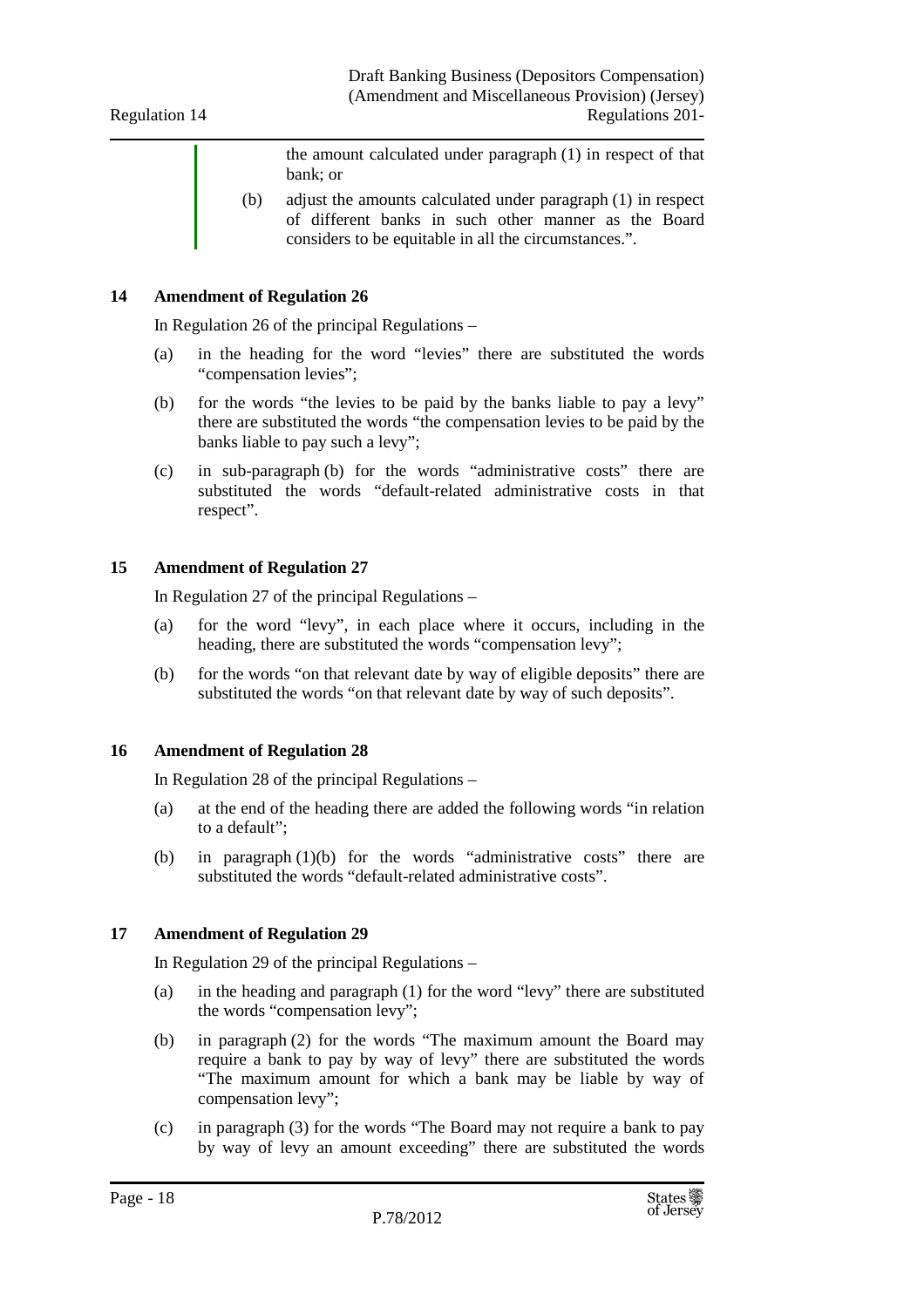"The maximum amount for which a bank may be liable by way of compensation levy in respect of one or more banks in default is";

(d) in paragraphs (4) and (5) for the word "levy" there are substituted the words "compensation levy".

#### **18 Amendment of Regulation 30**

In Regulation 30 of the principal Regulations –

- (a) in paragraphs (1) and (3)(a), for the words "pay a levy are liable to pay by way of levy" there are substituted the words "pay a compensation levy are liable to pay by way of compensation levy";
- (b) in paragraph (3)(b), for the words "administrative costs" there are substituted the words "default-related administrative costs";
- (c) in paragraph (4)(a), for the words "Regulation  $25(2)(b)$ " there are substituted the words "Regulation 25B(2)(b)".

#### **19 Amendment of Regulation 31**

In Regulation 31 of the principal Regulations –

- (a) in paragraph (1) for the words "administrative costs" there are substituted the words "default-related administrative costs in that respect";
- (b) in paragraph (2) for the words "pay the levy" there are substituted the words "pay a compensation levy".

#### **20 Substitution of Regulation 32**

For Regulation 32 of the principal Regulations there is substituted the following Regulation –

#### **"32 Repayment of overpaid compensation levy**

- (1) This Regulation applies if, during or after a period of 5 years in relation to a default, the Board has in the compensation fund for that default more money than it requires to pay compensation and to meet its default-related administrative costs in relation to that default.
- (2) The Board must apply the excess firstly to repay any shortfall paid to the Board out of the consolidated fund under Regulation 30 in respect of the default and secondly to pay any remaining amount to the banks that paid a compensation levy to the Board in that respect in proportion to the amount of levy paid by each bank.".

#### **21 Amendment of Regulation 33**

At the end of Regulation 33 of the principal Regulations there is added the following paragraph –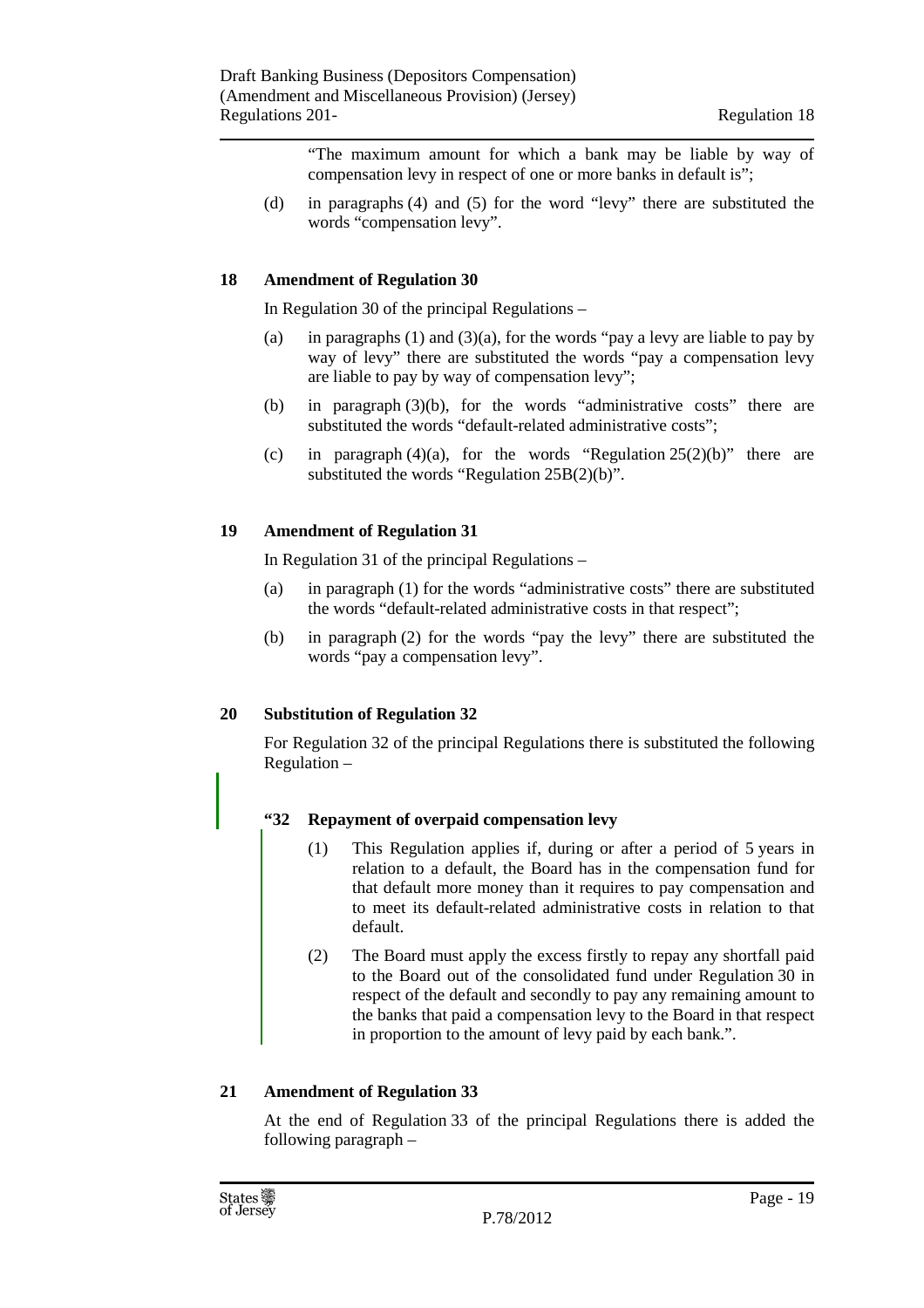Regulation 22

"(4) The Board must pay any amount paid to it under paragraph  $(2)(a)$ or (c) into the compensation fund in respect of the bank in default to which the compensation relates.".

#### **22 Amendment of Regulation 35**

In Regulation 35 of the principal Regulations –

- (a) in paragraph (2) for the words "requiring the bank to pay a levy" there are substituted the words "requiring the bank to pay an annual administration levy or a compensation levy";
- (b) in paragraph (3) for the words "under Regulation 25" there are substituted the words "under Regulation 25B";
- (c) after paragraph (6) there is added the following paragraph
	- "(7) A reference in this Regulation to miscalculation includes miscalculation by virtue of a decision, that is unreasonable having regard to all the circumstances of the case, to treat any costs as recurring administrative costs or as default-related administrative costs.".

#### **23 Amendment of Public Finances (Depositors Compensation) (Jersey) Regulations 2009**

- (1) In Regulation 2(3) of the Public Finances (Depositors Compensation) (Jersey) Regulations 2009<sup>5</sup> for the words "to bridge a shortfall in the amount available to the Board to compensate creditors where that shortfall arises by virtue of the operation of Regulation 30(3) of the BBDC Regulations" there are substituted the words "to enable the Board to meet a temporary cash flow requirement of a compensation fund under the BBDC Regulations, whether that requirement arises from the operation of Regulation 29(3) of those Regulations or from any other cause".
- (2) This Regulation comes into force on the coming into force of Regulation 2(3) of the Public Finances (Depositors Compensation) (Jersey) Regulations 2009<sup>6</sup>.

#### **24 Citation and commencement**

These Regulations may be cited as the Banking Business (Depositors Compensation) (Amendment and Miscellaneous Provision) (Jersey) Regulations 201- and, apart from Regulation 23, come into force 7 days after they are made.